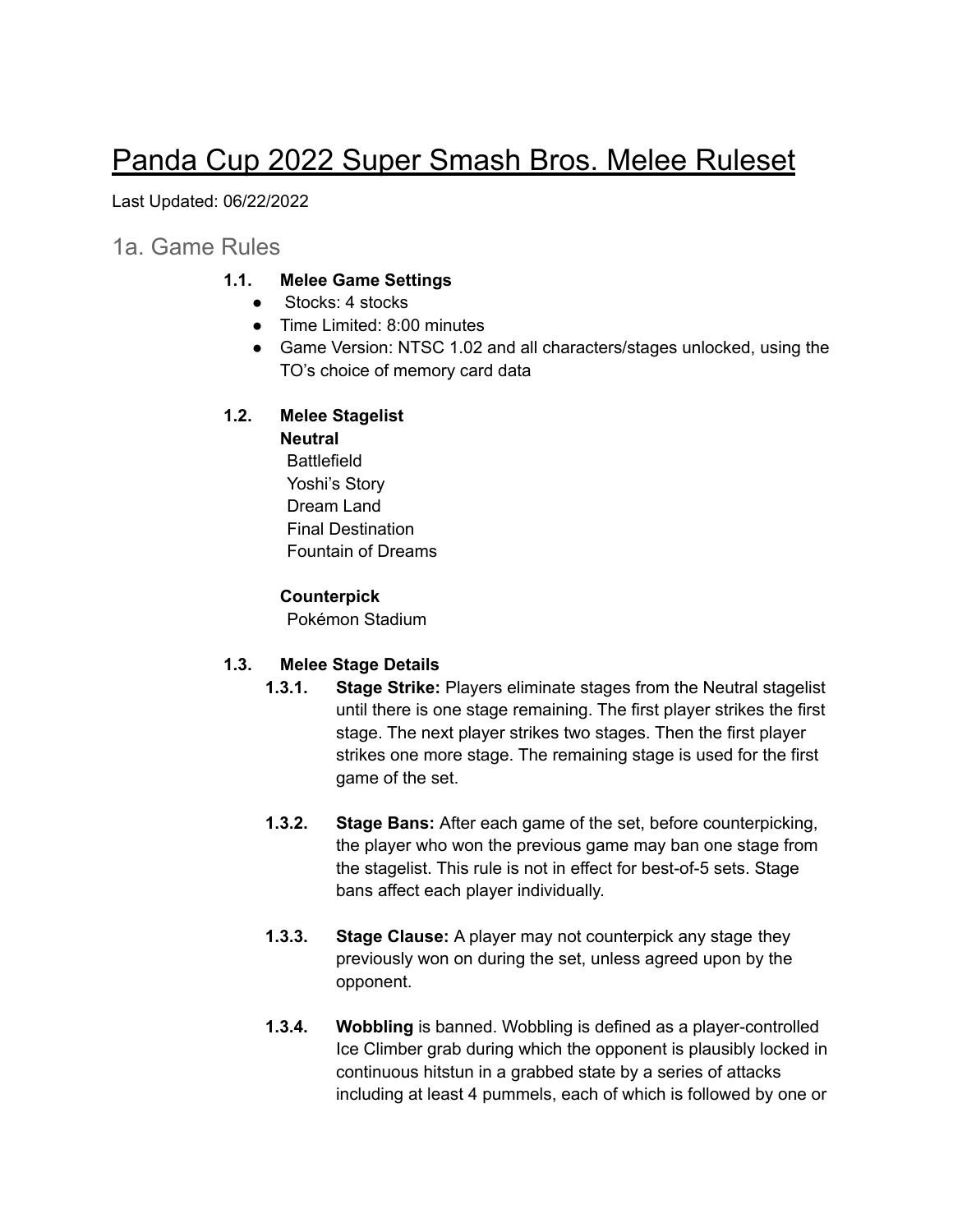more AI-controlled Ice Climber attacks which do not break the grab.

| <b>Stage</b>              | Port 1 | Port 2 | Port <sub>3</sub> | Port 4 |
|---------------------------|--------|--------|-------------------|--------|
| <b>Battlefield</b>        |        |        | X                 | X      |
| Yoshi's Story             | X      | X      |                   |        |
| Dream Land                |        | X      |                   | X      |
| <b>Final Destination</b>  | X      | X      |                   |        |
| <b>Fountain of Dreams</b> | X      | X      |                   |        |
| Pokémon Stadium           |        |        | х                 | x      |

**1.3.5. Neutral Start:** If requested by at least one player, use the neutral port setup below:

# 1b. Additional Rules

- **1.4. Gentleman's Clause:** There is no gentleman's clause at the event. Players may NOT play on any stage that is not on the legal stagelist, and players may NOT agree to change the number of matches to be played in a set.
- **1.5. Pausing:** In the event that pause is not turned off, pausing the game is only legal while a player remains upon their OWN respawn platform, and only for the purpose of summoning a tournament organizer, or in the event of a controller malfunction. All other pauses will incur at least a one stock loss to the offending player, perhaps more if the offending pause further disrupted the opponent at the discretion of the TO.
- **1.6. Stalling:** The act of stalling, or intentionally making the game unplayable, is banned and at the discretion of the TO. Stalling tactics include becoming invisible, infinites, chain grabs and uninterruptible moves past 300%, or abusing a position in which your opponent can never reach you. Any action that can prevent the game from continuing may result in forfeiture of the match.
- **1.7. Timeouts / Ties:** The winner of a match that goes to time will be determined by stocks and then percentage. When the timer hits 0:00, the player with the higher stock count is the winner. If both players are tied in